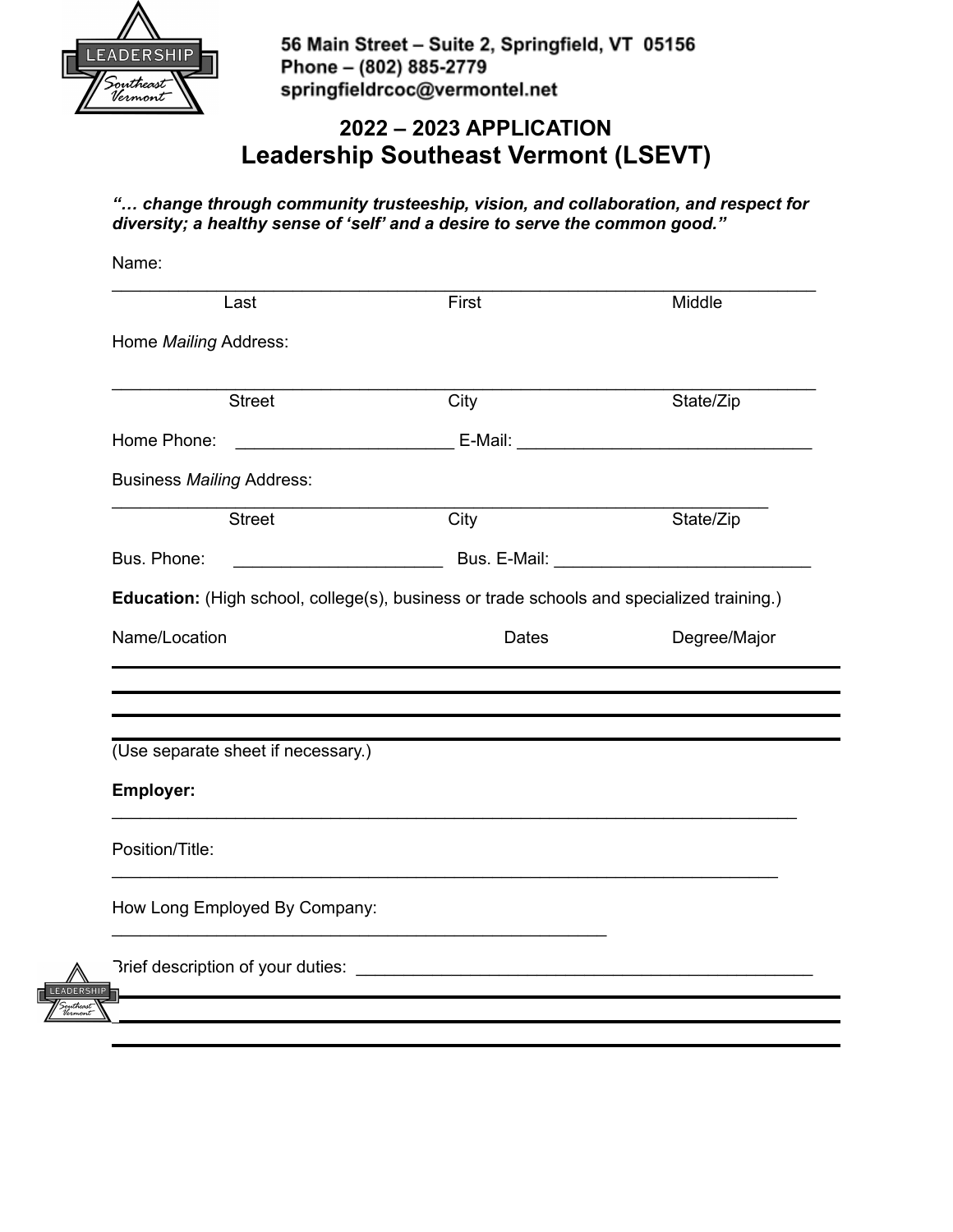## **Community Participation/Volunteerism:**

(Civic, professional, religious, social, athletic, etc., associations, in which you are or have been involved with).

| Organization | Dates | Position held |
|--------------|-------|---------------|
|              |       |               |
|              |       |               |
|              |       |               |
|              |       |               |

#### **General:**

What are your goals/expectations from Leadership Southeast Vermont?

In your view, what are the three most important issues in the Southeastern part of Vermont today? (Use separate sheet, if necessary)

### **APPLICATION INFO:**

All applications must include **two letters of reference** from professional colleagues. All applications are subject to confidential evaluation.

### **TUITION RESPONSIBILITIES:**

As with all education-based programs, tuition payments for **LSEVT** are the responsibility of the applicant. The full tuition fee for this program is **\$950. Payment in full** must be received no later than **August 19rd**. Requests for refunds must be in writing and received no later than **September 9, 2022. A \$25 fee will be charged for any payment not received by September 13, 2022.** An early tuition rate of \$895 will be given if paid by **July 31, 2022.** Tuition fees include all sessions and meals.

### **TUITION ASSISTANCE:**

Financial support is encouraged through sponsorships (e.g. through employers or organizations in which you are active). **LSEVT** may make scholarships available on an 'as-needed' basis. To be considered for any scholarship, you must request an "Application for Tuition Assistance" from the Steering Committee or the participating Chamber of Commerce. "Applications for Tuition Assistance" must be received no later than **August 15th**, to be considered, and will be reviewed based on a) need, and b) availability of funds.

Please be advised that Leadership Southeast Vermont is not responsible if any injury or damage incurred. Responsibility will fall on the class participant.

I have read, understand, and accept the conditions of this application for the **Leadership Southeast Vermont Program.**

**Signature Date**